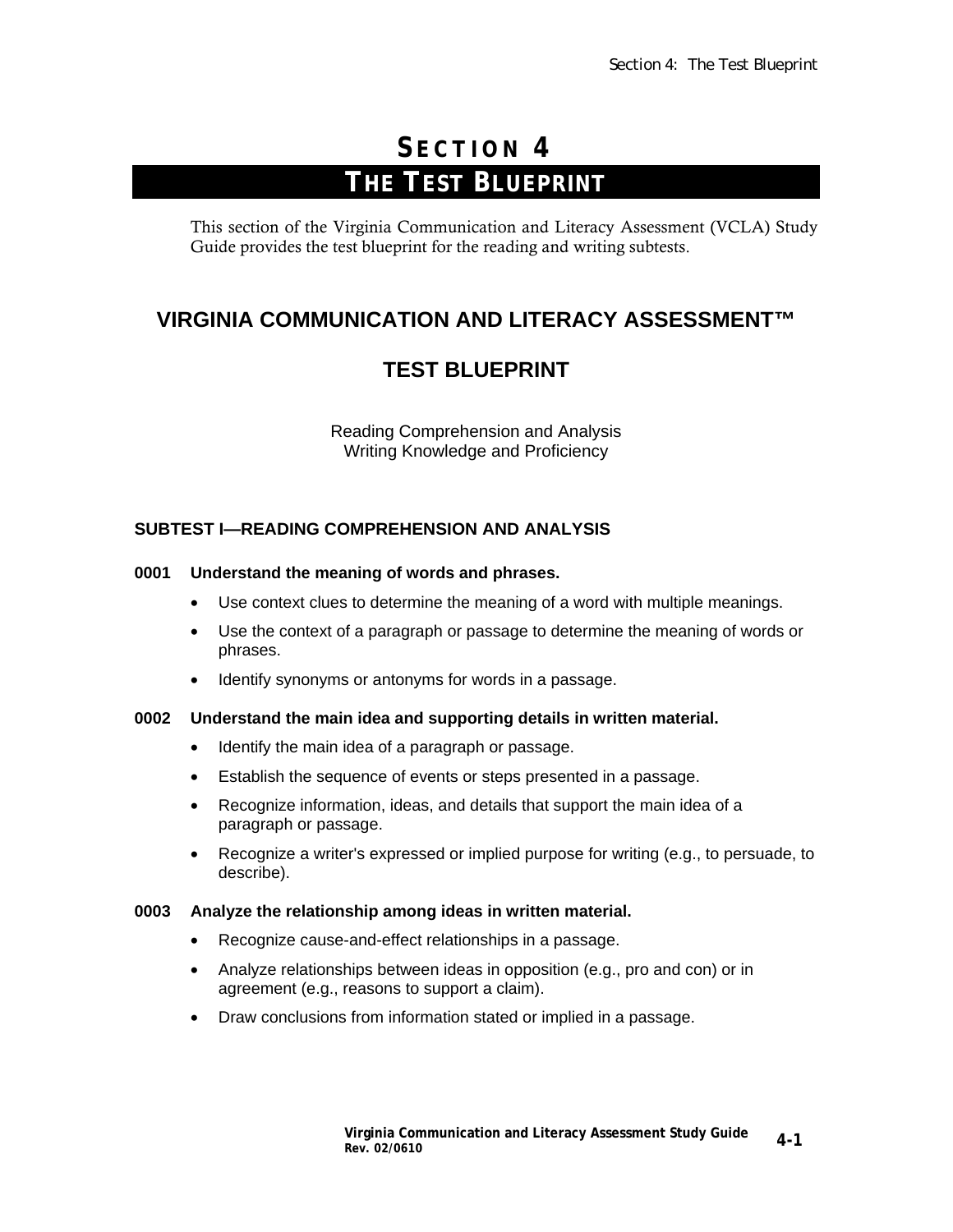#### **0004 Use critical-reasoning skills to evaluate written material.**

- Interpret a passage to determine the writer's opinion, point of view, or position on an issue.
- Analyze the stated or implied assumptions on which the validity of an argument depends.
- Analyze the logical structure of an argument and identify instances of faulty reasoning.
- Distinguish between fact and opinion in written material.

#### **0005 Apply skills for summarizing, outlining, and visually representing written materials and for interpreting information presented in graphic form.**

- Identify an accurate summary, outline, or graphic representation of information presented in written material.
- Interpret information presented in charts, graphs, or tables.
- Select graphic forms (e.g., bar graphs, line graphs, pie charts, tables, timelines, graphic organizers) to present information contained in written material.

### **SUBTEST II—WRITING KNOWLEDGE AND PROFICIENCY**

#### **0006 Understand the influence of purpose and audience in written communication.**

- Identify written material consistent with a specific purpose or audience (e.g., a business letter, a speech to a skeptical audience).
- Adapt writing (e.g., in terms of sentence structure or vocabulary) for different purposes or audiences.

#### **0007 Apply principles of unity, focus, and development in writing.**

- Recognize examples of well-developed writing.
- Make revisions that improve the unity and focus of a paragraph or passage.
- Identify information, statements, or details presented in a paragraph or passage that are off topic.
- Select supporting material consistent with the argument or main idea of a paragraph or passage.

#### **0008 Apply principles of organization in writing.**

- Recognize effective organization in a written passage.
- Reorganize sentences or paragraphs to achieve an effective sequence of ideas.
- Identify appropriate transitional words or phrases (e.g., "however," "as a result," "moreover") to help readers understand the organization of ideas.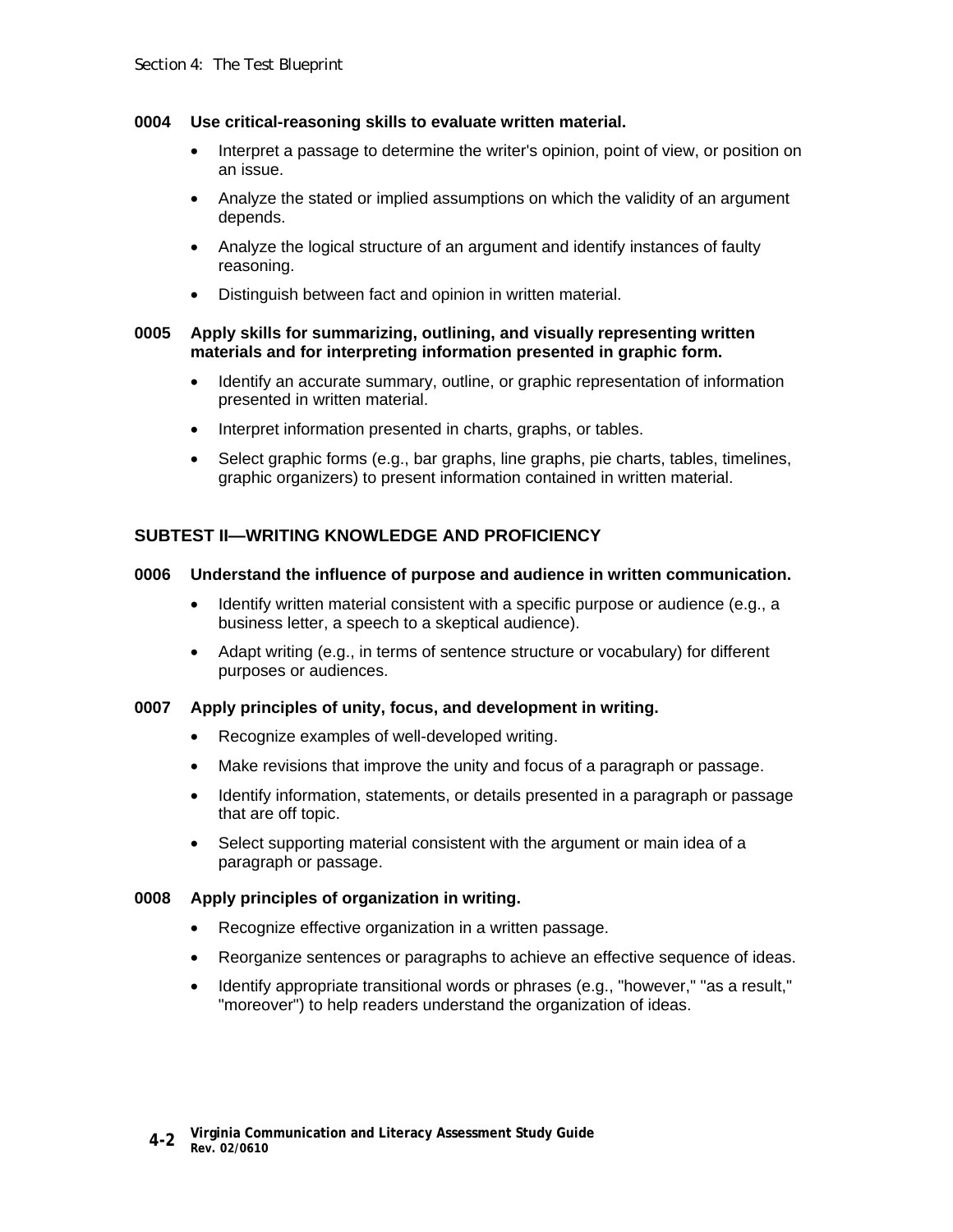#### **0009 Apply principles of sentence and paragraph construction in writing.**

- Recognize effective topic sentences.
- Recognize wordiness and redundancy in sentences and paragraphs.
- Identify sentence fragments and run-on sentences.

#### **0010 Apply correct usage in Standard English.**

- Recognize the standard use of verbs (e.g., subject-verb agreement, verb tense).
- Recognize the standard use of pronouns (e.g., pronoun-antecedent agreement; the use of possessive pronouns; the use of the relative pronouns *who*, *whom*, *whose*, *which*, and *that*; and the use of the demonstrative pronouns *this*, *that*, *these*, and *those*).
- Recognize the standard use of modifiers (e.g., adverbs, adjectives, comparatives, superlatives).
- Recognize the correct use of commonly misused words (e.g., their/ there/they're, to/too).

#### **0011 Apply knowledge of mechanical conventions in Standard English.**

- Identify and correct examples in which incorrect or extraneous punctuation has been used (e.g., commas, periods, exclamation points, apostrophes, quotation marks, semicolons joining clauses, colons to begin a list) or necessary punctuation has been omitted.
- Apply standards for capitalization.
- Identify misspelled words in a sentence or passage.

#### **0012 Improve ineffective writing by analyzing and revising sentences containing problems related to grammar and usage, construction, and mechanics.**

- Revise sentences to correct problems relating to grammar and usage (e.g., syntax, pronoun-antecedent agreement, subject-verb agreement, misplaced modifiers).
- Revise sentences to correct problems relating to sentence construction (e.g., sentence fragments, run-on sentences).
- Revise sentences to correct problems relating to mechanics (e.g., spelling, punctuation, capitalization).

#### **0013 Produce a written summary of a given informational or persuasive passage.**

- Organize information into an effective summary of the main ideas of an informational passage, capturing the author's perspective and point of view.
- Organize information into an effective summary of the key arguments and supporting details of a persuasive passage, capturing the author's perspective and point of view.
- Demonstrate effective paragraph and sentence structure.
- Demonstrate command of mechanics, grammar, and usage according to the conventions of Standard English.